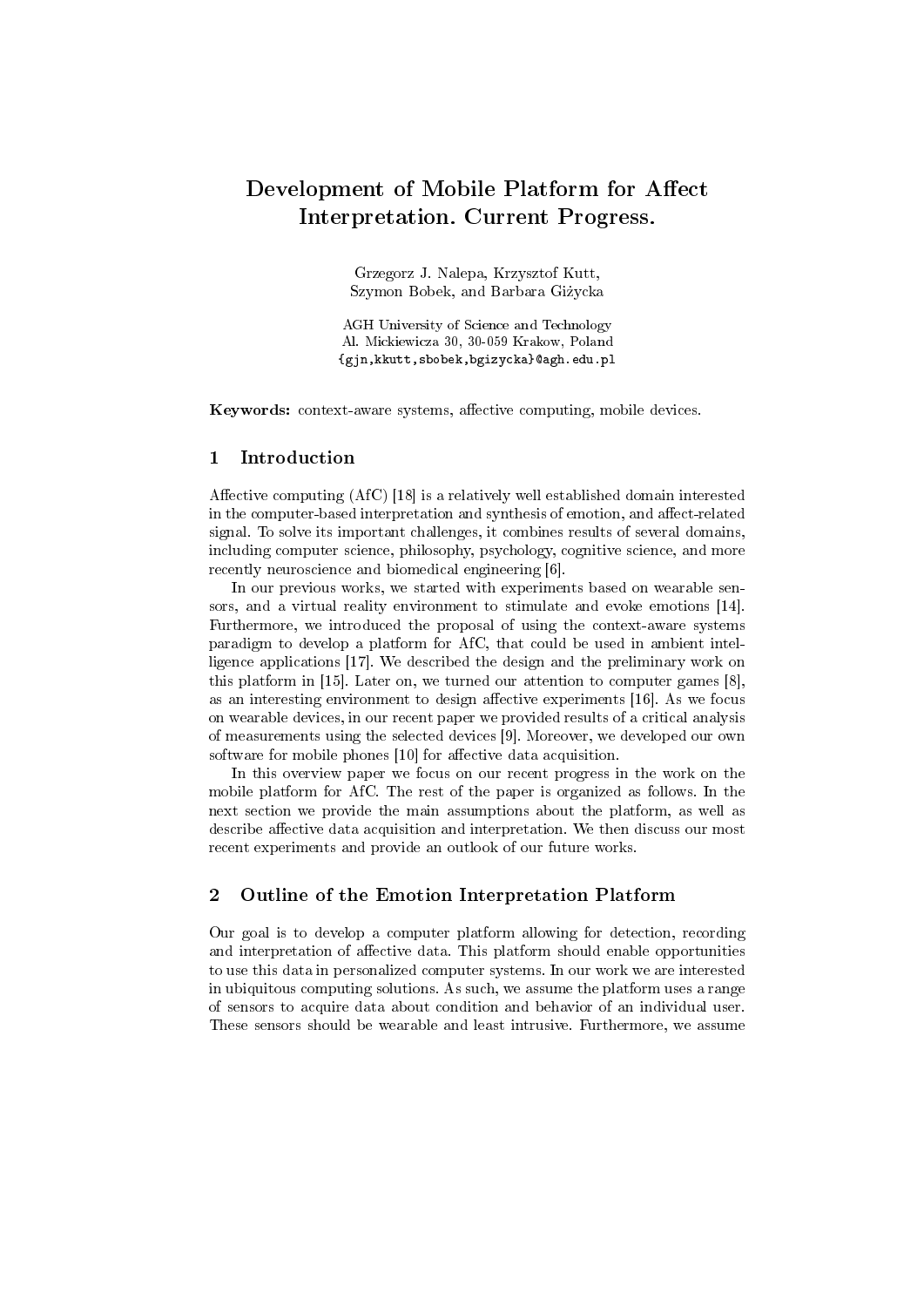harvesting other available data, coming from general use mobile devices, i.e. sensors of mobile phones, etc.

The data processing and fusion is conducted using the context-aware systems paradigm [4]. We realize, that in such a setting the data can be only partially available and reliable. As such we build on our previous work, where we considered uncertainty handling in mobile context-aware systems [5]. We assume a layered approach, with a data acquisition layer from diverse sensors, and interpretation layer incorporating several articial intelligence methods. These two main layers are described next.

### 2.1 Affective Data Acquisition

Our current focus is on the physiological data acquired by wearable measurement devices. We are focusing on advanced off the shelf wristbands, as well as an open measurement platform BITalino. Data acquisition from such a range of devices needs a universal software solution that meets several requirements for being a convenient asset for AfC studies:

- 1. The technology should introduce modular architecture to be easily expanded to new devices support and new functionalities.
- 2. The solution should give a possibility to save data from all available sensors for each device.
- 3. The applications should facilitate recording data from several different wristbands simultaneously, as it is a common experimental scenario.
- 4. The software should allow synchronization with other data sources (e.g. procedure markers from PC).
- 5. There should be a possibility for arbitrary file naming and tagging to provide more control over data and to facilitate future processing.
- 6. The data should be saved in convenient file format (such as i.e.  $\text{CSV}$ ).
- 7. The data should be available for other applications that run on the same device, i.e. there should be a service that feeds clients (other applications) with the current stream of data.
- 8. The application should output raw data gathered from wristband(s).

There is a lack of such state-of-the-art solutions. One attempt to create such an application was done in 2011, when PsychLog project<sup>1</sup> [7] was developed. In addition to the module responsible for sensory data collection, it also had survey module for self-report questionnaires and visualization module for presenting gathered signals. Unfortunately, the project has been abandoned and only beta version for Windows Mobile platform was released.

As a response for the need, we developed our own mobile software [10] for data acquisition, which satisfies most of the identified requirements. It is built as a set of interfaces that should be implemented to communicate with the specific device: WristBand for definition of the band, its possible states and list of sensors available; WristBandService for supporting every stage of communication

 $^{-1}$  See: http://sourceforge.net/projects/psychlog/.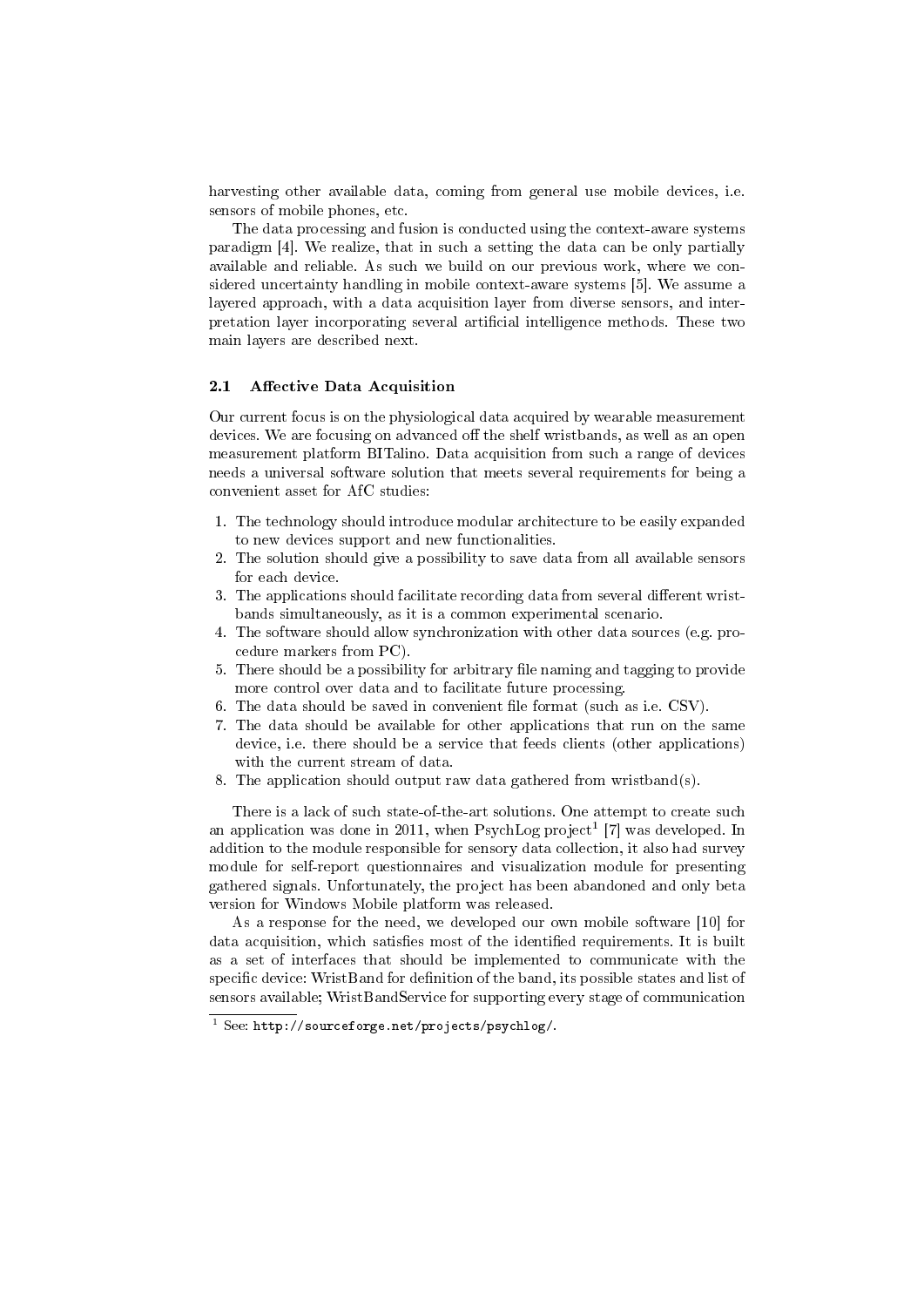with the band: establishing a connection through the provided API, starting the transmission of raw data, handling errors; and WristBandFragment for denition of UI panel for specific wirstband. Application has also generic modules for handling the gathered data and for serialization of data streams to CSV files. Current version of application supports Empatica E4, Microsoft Band 2 and Scosche Rhythm+ devices.

Developed application was used in several studies (see Sect. 3). In particular, it was used in our recent analysis aimed at critical comparison of quality of HR and GSR signals in selected devices that offer real-time monitoring with access to raw data: Empatica E4, Microsoft Band 2, e-Health Sensor Platform V2.0 and BITalino (r)evolution kit [9]. Results demonstrated that BITalino remains the most prospective platform for both HR and GSR measurements, especially as the technical support for the e-Health is being phased out. As for secondary HR readings, MS Band 2 can be used. While the BITalino kit does not have the wristband form, it can be turned into a wearable using the BITalino Freestyle kit and 3D-printed boxes.

#### 2.2 Interpretation of Affective Data

First of all, we treat the affective data as context data. We define two types of such data. Low-level information which can be referred as physiological signals delivered by hardware sensors, and high-level information that can be derived based on low-level context and is interpreted as emotional state of the user. Such an approach allowed us to adapt methods from the field of mobile context-aware systems developed by us in our previous research [15] to the area of AfC. In particular, we integrate the architecture for developing mobile context-aware system with methods for affective data acquisition and machine learning algorithms for emotion recognition to propose the architecture for affective data processing and interpretation. The architecture is given in Fig. 1

Data from single sensor is read by *Context Provider Plugin* which is part of AWARE framework<sup>2</sup> that allows to instrument, infer, log and share mobile context information. The *Context data* delivered by the AWARE plugins is sent to *Emotion Recognition module* responsible for classification of user emotional state. Emotion classification can have polymorphic form as the system can be dynamically reconfigured with *Configuration Rule-based system*. This allows for on-line swapping of emotion recognition modules in context dependent manner. Such modules can be based on face expressions analysis, voice recognition, mobile phone usage patterns, or physiological signals, etc. Many of these approaches use data which interpretation highly depend on the user profile. In some cases such data can be unique to users (e.g. mobile phone usage patterns), making it impossible to build models in advance from anonymous data sets.

Therefore, we argue that the emotion recognition modules should be based on online learning mechanisms that allow to discover knowledge about the user from streaming data. Such data can be additionally uncertain and may evolve

<sup>2</sup> See: http://awareframework.com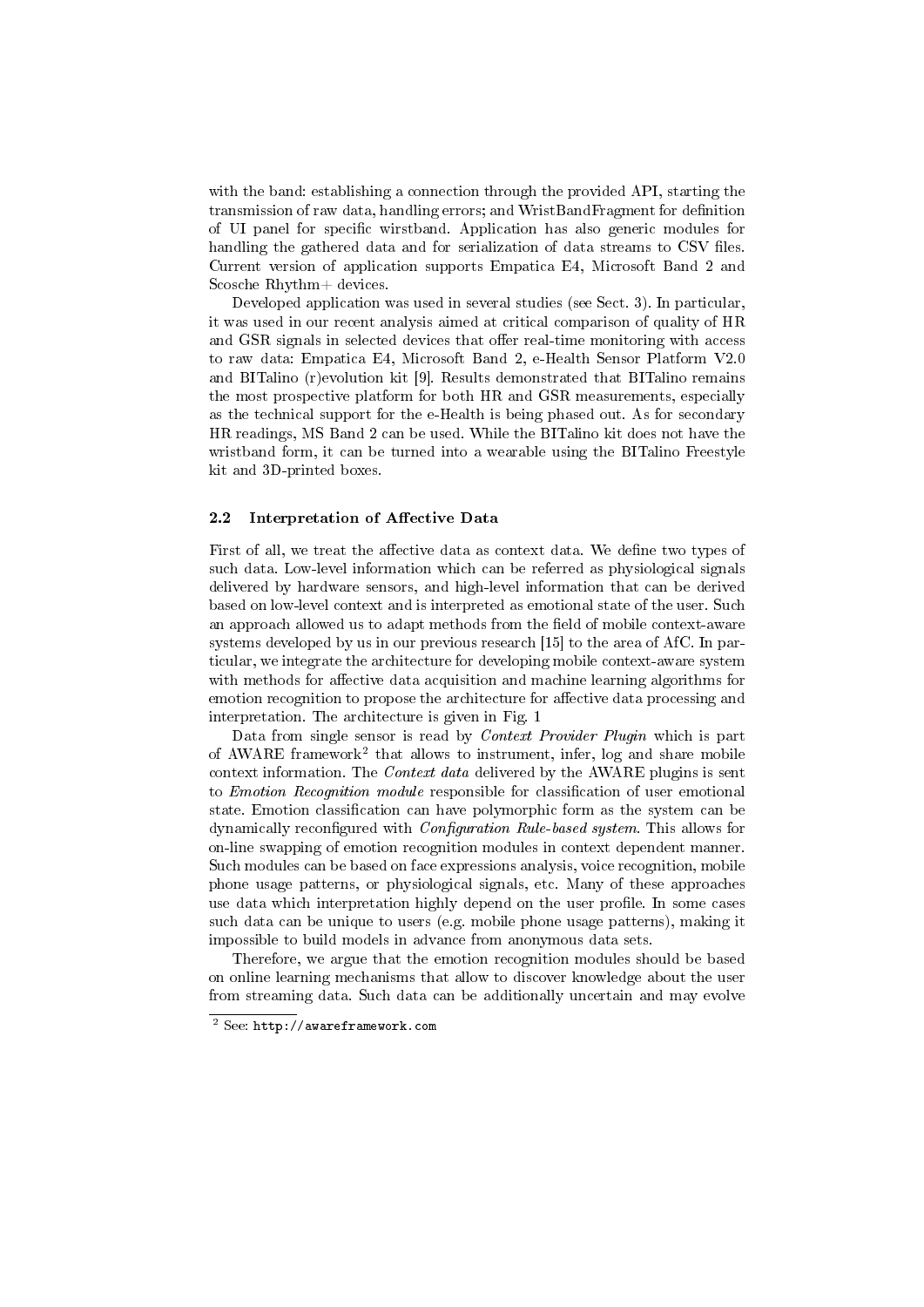

Fig. 1. Architecture of dynamic framework for context aware systems extended with emotion recognition and mediation. [11]

over time exposing so called concept-drift, hence the learning mechanism has to take all of these into consideration. Furthermore, it should generate models that are understandable by the user and can be modified by one. In our research we proposed uncertain decision tree generation algorithm for building decision trees from infinite training sets with uncertain instances and class labels. Additionally, we proposed a translator that converts these trees into human readable, visual rule-based representation [3]. This representation is based on the same rule-based language, called  $HMR + [2]$ , that is used by the *Configuration Rule-based system* module. Hence, both the dynamic system reconfiguration and reasoning about emotional condition of a person can be conducted by the use of our dedicated inference engine  ${\rm HEARTDROID^3}$ . Similarly, both elements can be directly modified by the user with a usage of explicit and implicit mediation techniques [2].

All of the components presented in this section were designed to work on mobile devices. This allows to run the system solely on the mobile device. Such feature is desirable in systems that operate on highly sensitive data (such as physiological information) or is expected to work correctly without access to the Internet or other external resources (e.g. online health monitoring systems).

## 3 Recent Experiments

To this day, several experiments for verifying our approach have been conducted. With respect to specific characteristics of the experimental procedure, three versions of the experiment can be distinguished. Throughout each of the studies

 $3$  See: https://bitbucket.org/sbobek/heartdroid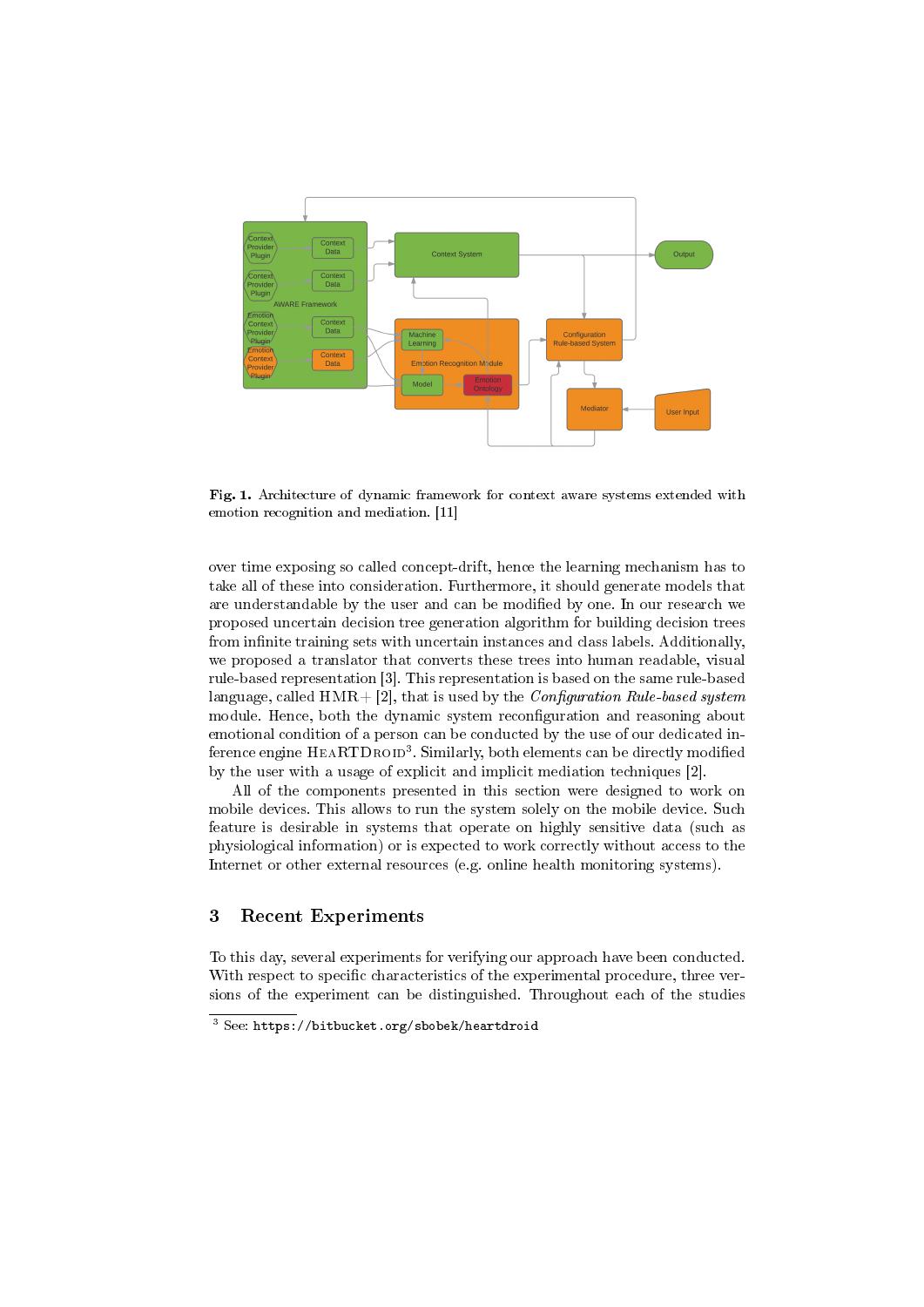conducted, the procedure was gradually improved and expanded with additional sensors to gather data and experimental tasks to provide interesting and meaningful research situation. This section provides an overview of the three experiments handled so far, together with the descriptions of experimental procedures applied to those experiments, respectively.

The first attempt of experimental evaluation of the approach took place in late April 2017 (Eurokreator lab, Krakow, Poland). The subjects were 2 male and 4 female, who participated in the workshops held in the lab at the time. The sensors used included Empatica E4 and MS Band 2 wristbands, paired with our data recording application. The computer and the smartphone app are synchronized during the whole procedure. In this experiment, people were asked to seat in front of the computer and evaluate their arousal on 7-levels scale [1, 7] in reaction to visual stimuli (pictures from Nencki Affective Picture System, see [12]) presented one by one. The subjects were exposed to three series of 18 pictures, where each was displayed for a fixed time  $(3 \text{ seconds per stimuli}),$ with 30 second breaks between each session. Before the first group of pictures, 30 seconds of blank screen was also presented, in order to acquire baseline HR and GSR recordings during participants inactivity. The whole experiment lasted about 15 minutes. Later, the procedure was extended to include another experimental phase, so that picture exposition was engaged as a Calibration Phase. Its purpose is to address the problem of individual differences between baseline physiological activity and reaction patterns of various subjects.

The second experiment was conducted in June 2017, with participation of 9 Polish students of AGH University of Science and Technology. This time, a second phase, which followed the Calibration Phase, was involved. Directly after the arousal evaluation of presented affective pictures, the subjects played a simple platform game (created specifically for research purposes  $[16]$ ), using the same computer. After pressing Enter key on the notebook to start the game, a 30 seconds of blank screen is presented to get the baseline HR and GSR recordings for the beginning of the Gaming Phase. Following this brief inactivity period, tutorial level appears and the subject is allowed to freely explore the game mechanics, and then plays the game for the desired time, but not exceeding 10 minutes. The data is continuously collected with the wristbands worn by the participants, and recorded with our application running on the smartphone.

Most recent attempt of experimental evaluation was conveyed in January 2018, again at the AGH University of Science and Technology. The procedure itself was identical as in the June 2017 experiment, aside from one short additional phase included after the Gaming Phase. The participant was asked to simply sit and look at a relaxing picture displayed on full screen of the computer. After 30 seconds, a sudden unpleasant sound (terrified female scream) was played without any warning. This step is applied to get a physiological reading corresponding to a very strong affective response of the subject. The sensory setup was augmented by two measurement platforms: e-Health and BITalino, as well as Neurobit Optima, an advanced physiology data acquisition equipment, used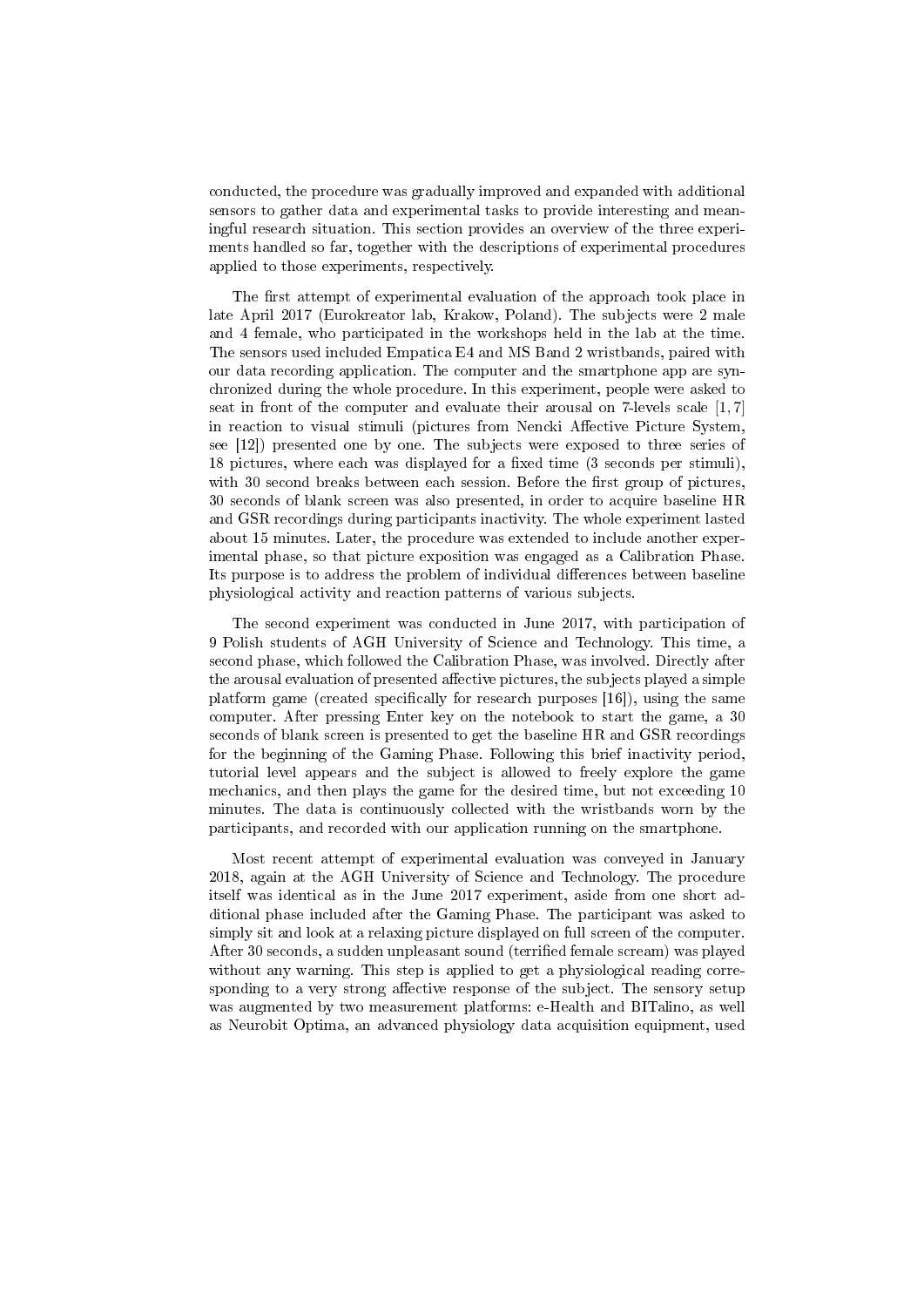to gather referential HR and GSR data for the devices that are anticipated for AfC purposes. Data of 18 subjects in total was gathered.

#### 3.1 Preliminary Evaluation of the Experiments

Preliminary analysis indicates several issues, but nevertheless provide promising perspectives. The main problems that occurred during the experiments were related to the fact that the devices require special configuration, including repeated pairing attempts before the connection takes place. Tentative observations suggest that HR indeed varies as a function of arousal. Higher arousal values ascribed in the Calibration Phase are indicated by HR scores higher than in the neutral condition, and lower arousal values are associated with lower HR scores. This is consistent with both the general knowledge and the results of other research [13]: if a participant is more excited, her heart beats faster. Therefore, once technical difficulties are resolved, interesting results and modes of data interpretation are anticipated.

## 4 Future Works

Our future work regard both extension of the current experimental paradigms, as well as interpretation of the data we are acquiring. We are planning to incorporate audio stimuli, as well as considering the use of virtual reality devices. Moreover, in the work regarding the design of affective games, we would also consider how the interaction during the experiment takes place. This is especial important or the practical development of the affective loop in games [20].

In the near future, we are planning to develop methods of semantic description of the affective data [1]. We are planning to use ontological modeling to this goal. Furthermore, we are investigating methodological requirements for providing effective classifiers of emotional states of the users [19]. Currently we are focusing on the short term changes of emotional condition, and basic emotions. However, in the future we are also considering the analysis of long term moods, as well as social emotions, studied using the social signal processing [21].

## References

- 1. Berthelon, F., Sander, P.: Emotion ontology for context awareness. In: 2013 IEEE 4th International Conference on Cognitive Infocommunications (CogInfoCom). pp. 5964 (Dec 2013)
- 2. Bobek, S.: Methods for modeling self-adaptive mobile context-aware sytems. Ph.D. thesis, AGH University of Science and Technology (April 2016), Supervisor: Grzegorz J. Nalepa
- 3. Bobek, S., Misiak, P.: Uncertain decision tree classifier for mobile context-aware and affective computing, submitted to ICAISC 2018
- 4. Bobek, S., Nalepa, G.J.: Uncertain context data management in dynamic mobile environments. Future Generation Computer Systems 66, 110 - 124 (2017), http: //www.sciencedirect.com/science/article/pii/S0167739X1630187X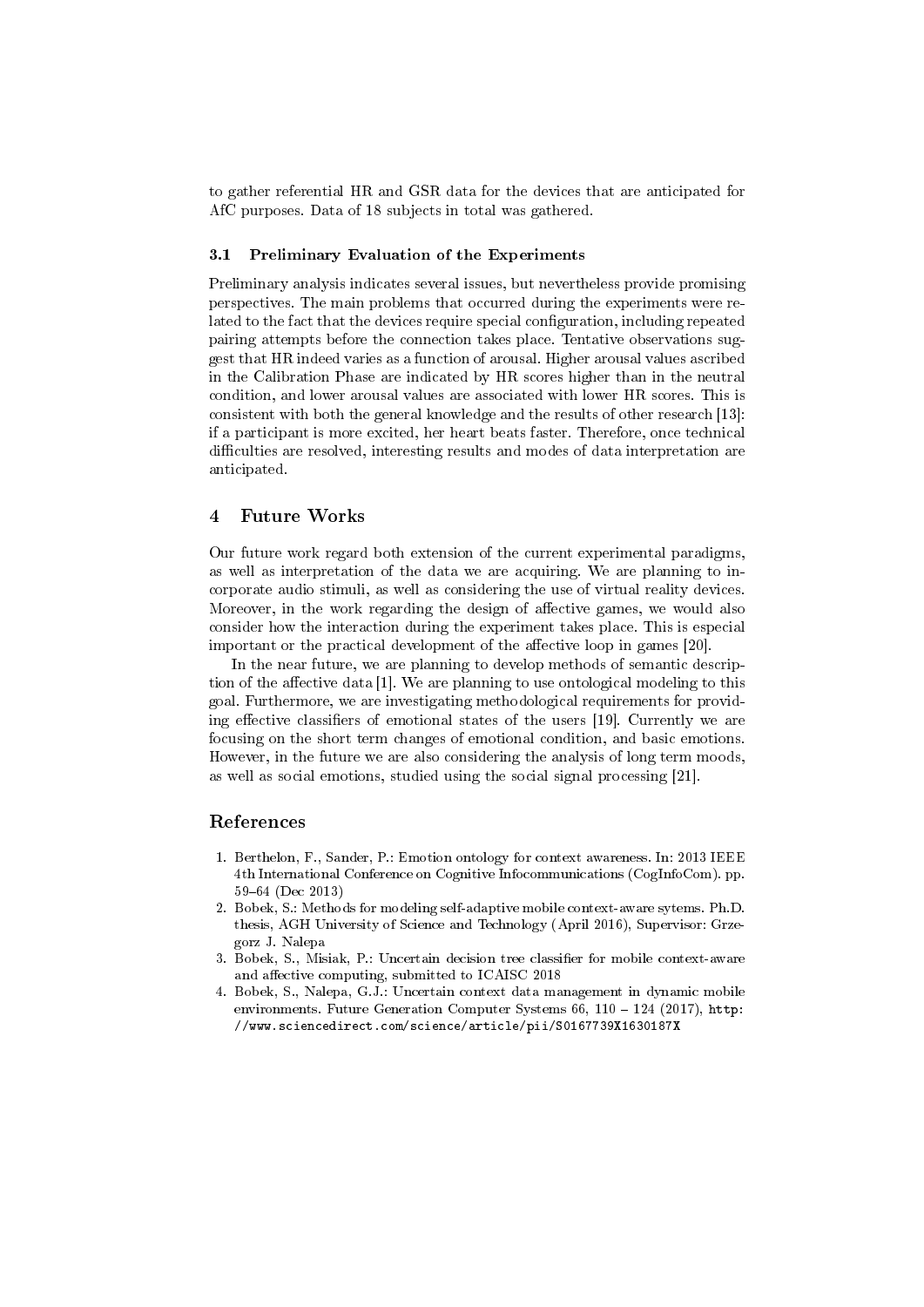- 5. Bobek, S., Nalepa, G.J.: Uncertainty handling in rule-based mobile context-aware systems. Pervasive and Mobile Computing 39(August), , August 2017 (2017), http: //www.sciencedirect.com/science/article/pii/S1574119216302115
- 6. Calvo, R.A., D'Mello, S.K., Gratch, J., Kappas, A. (eds.): The Oxford Handbook of Affective Computing. Oxford Library of Psychology, Oxford University Press (2015)
- 7. Gaggioli, A., Pioggia, G., Tartarisco, G., Baldus, G., Corda, D., Cipresso, P., Riva, G.: A mobile data collection platform for mental health research. Personal and Ubiquitous Computing 17(2), 241-251 (2013), https://doi.org/10.1007/ s00779-011-0465-2
- 8. Hudlicka, E.: Affective computing for game design. In: Proceedings of the 4th International North American Conference on Intelligent Games and Simulation (GAMEON-NA) (2008)
- 9. Kutt, K., Binek, W., Misiak, P., Nalepa, G.J., Bobek, S.: Towards the development of sensor platform for affective computing. critical evaluation of measurement devices, submitted to ICAISC 2018
- 10. Kutt, K., Nalepa, G.J., Giżycka, B., Jemioło, P., Adamczyk, M.: Bandreader a mobile application for data acquisition from wearable devices in affective computing experiments, submitted to ICAISC 2018
- 11. Łepicki, M.Z., Bobek, S.: Affective context-aware systems: architecture of dynamic mobile solution, submitted to ICAISC 2018
- 12. Marchewka, A., Żurawski, Ł., Jednoróg, K., Grabowska, A.: The Nencki Affective Picture System (NAPS): Introduction to a novel, standardized, wide-range, high-quality, realistic picture database. Behavior Research Methods  $46(2)$ , 596–610  $(2014)$
- 13. Mauss, I.B., Robinson, M.D.: Measures of emotion: A review. Cognition and Emotion  $23(2)$ ,  $209-237(2009)$
- 14. Nalepa, G.J., Argasinski, J.K., Kutt, K., Wegrzyn, P., Bobek, S., Lepicki, M.Z.: Affective computing experiments in virtual reality with wearable sensors, methodological considerations and preliminary results. In: Ezquerro, M.T.H., Nalepa, G.J., Mendez, J.T.P. (eds.) Proceedings of the Workshop on Affective Computing and Context Awareness in Ambient Intelligence (AfCAI 2016). CEUR Workshop Proceedings, vol. 1794 (2016), http://ceur-ws.org/Vol-1794/
- 15. Nalepa, G.J., Bobek, S., Kutt, K.: Mobile platform for affective context-aware systems. Future Generation Computer Systems (2017), in review
- 16. Nalepa, G.J., Gizycka, B., Kutt, K., Argasinski, J.K.: Affective design patterns in computer games. scrollrunner case study. In: Communication Papers of the 2017 Federated Conference on Computer Science and Information Systems, FedCSIS 2017. pp. 345-352 (2017), https://doi.org/10.15439/2017F192
- 17. Nalepa, G.J., Kutt, K., Bobek, S., Lepicki, M.Z.: AfCAI systems: Affective computing with context awareness for ambient intelligence. research proposal. In: Ezquerro, M.T.H., Nalepa, G.J., Mendez, J.T.P. (eds.) Proceedings of the Workshop on Affective Computing and Context Awareness in Ambient Intelligence (Af-CAI 2016). CEUR Workshop Proceedings, vol. 1794 (2016), http://ceur-ws.org/ Vol-1794/
- 18. Picard, R.W.: Affective Computing. MIT Press (1997)
- 19. Rincon, J.A., Costa, Â., Novais, P., Julián, V., Carrascosa, C.: Using noninvasive wearables for detecting emotions with intelligent agents. In: Graña, M., López-Guede, J.M., Etxaniz, O., Herrero, Á., Quintián, H., Corchado, E.